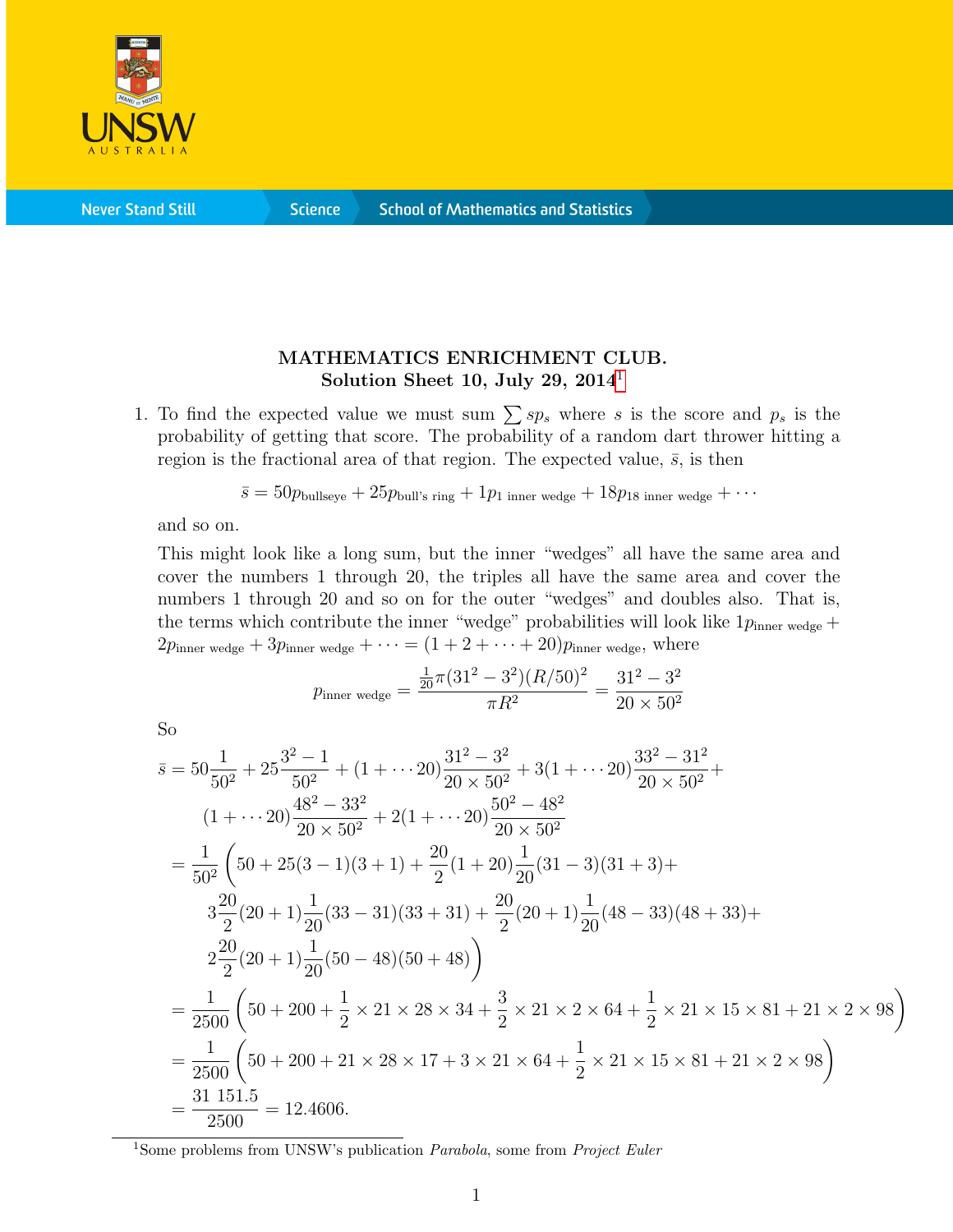<span id="page-1-0"></span>Each new throw is independent of the last, so the expected score of 3 throws is thrice the expected score of one, i.e.  $3\bar{s} = 37.3818$ .



Figure 1: Picture for question [2](#page-1-0)

2. Let the side of the square be r, then  $\frac{1}{4}\pi r^2$  is the area of the larger quarter circle. So

$$
\frac{1}{4}\pi r^2 = A_B + 2\frac{1}{2}\pi \left(\frac{r}{2}\right)^2 - A_R
$$

$$
= A_B + \frac{1}{2}\pi r^2 - A_R
$$

$$
0 = A_B - A_R
$$

$$
A_R = A_B
$$

so the blue and red regions' areas are in ratio 1 : 1.

3. The first number in the lexicographic ordering of arrangements of the digits 0 through 9 is 0123456789. If we want to find the millionth we need to take 1 000 000−1 = 999 999 steps down the ordering. If we fix the first digit, there are 9! ways of arranging the remaining 9. So we want to find how many lots of 9! we need to step to get at least to 999 999, so we should take the smallest integer so that 999 999  $-n \times 9!$  < 0, which means  $n = \lfloor 99999999 \rfloor = 3$ . The third digit in our list is 2, so the millionth number must start with a 2. Now the numbers 2... start at the  $2 \times 9! + 1$ th spot, so we have 1 000 000 − 2  $*$  9! − 1 = 274 239 spots to make up with lots of 8! (fixing the first two digits gives us 8! ways of arranging the rest), so  $\left[274\ 239/8!\right] = 7$ . The seventh number in our list (remembering that 2 has already been used) is 7, so we're up to 27 . . .. Continuing: